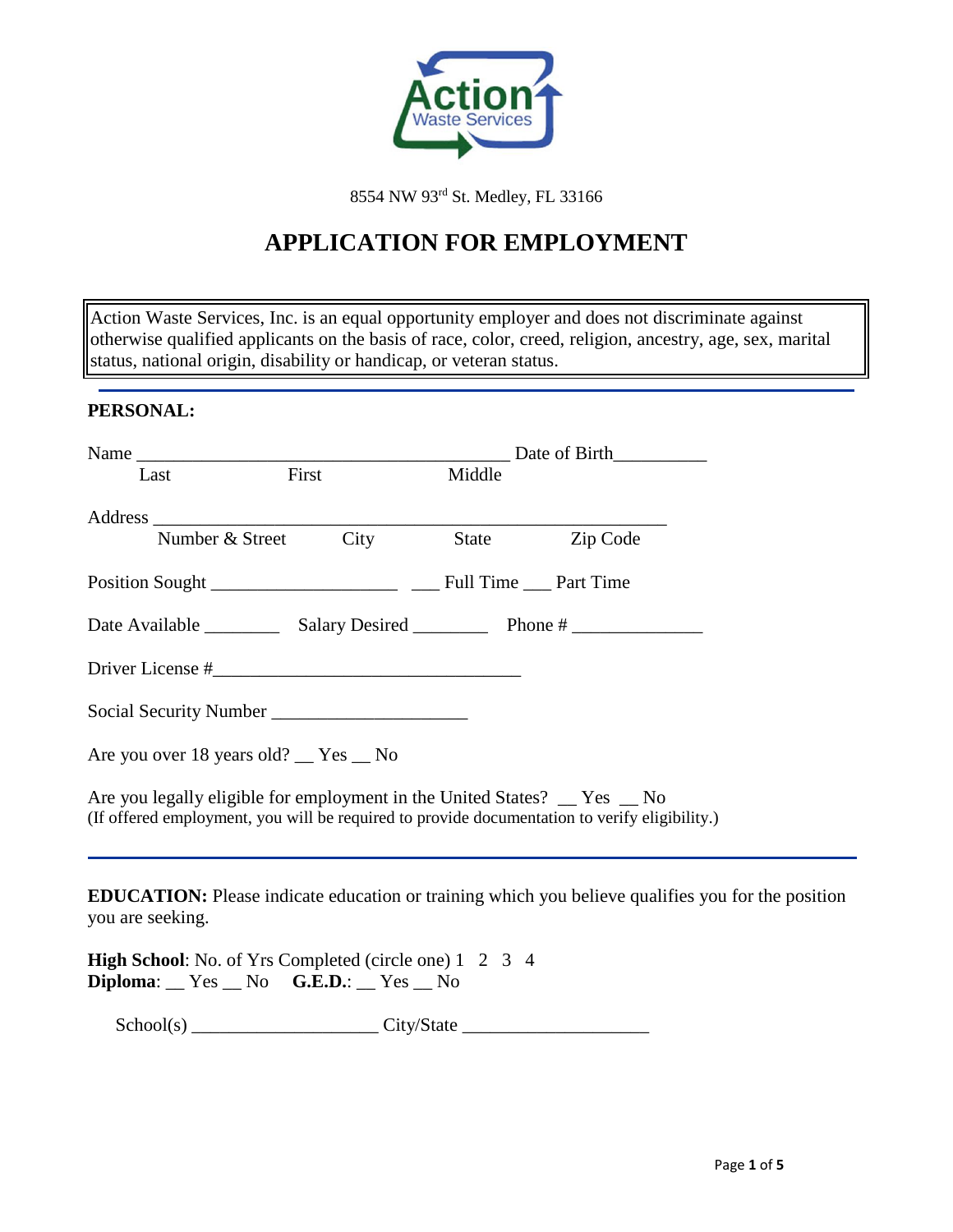| <b>College and/or Vocational School:</b>       |  |  |
|------------------------------------------------|--|--|
| Number of Years Completed (circle one) 1 2 3 4 |  |  |

|                                   | $Sthool(s)$ $\qquad \qquad \qquad \text{City/State}$ |  |
|-----------------------------------|------------------------------------------------------|--|
|                                   |                                                      |  |
| <b>Other Training or Degrees:</b> |                                                      |  |
|                                   | $Sthool(s)$ $City/State$ $City/State$                |  |
|                                   | Degree or Certificate Earned                         |  |

## **PROFESSIONAL LICENSE** OR **MEMBERSHIP:**

Type of License(s) Held\_\_\_\_\_\_\_\_\_\_\_\_\_\_\_\_\_\_\_\_\_\_\_\_\_\_\_\_\_\_\_\_\_\_\_\_\_\_\_\_\_\_

State of [State Name] License Number \_\_\_\_\_\_\_\_\_\_\_\_\_\_\_\_\_\_\_\_\_\_\_\_\_\_\_\_\_\_\_\_\_\_\_

License Expiration Date

| <b>Other Professional Memberships</b> |  |
|---------------------------------------|--|
|                                       |  |

(You need not disclose membership in professional organizations that may reveal information regarding race, color, creed, sex, religion, national origin, ancestry, age, disability, marital status, veteran status or any other protected status.)

**SKILLS :** 

Office: Typing \_\_\_\_\_ wpm.

\_\_ Microsoft Word \_\_ Excel \_\_ Powerpoint

Other Software Skills \_\_\_\_\_\_\_\_\_\_\_\_\_\_\_\_\_\_\_\_\_\_\_\_\_\_\_\_\_\_\_\_\_\_\_

Have you ever been employed in any facility of Action Waste Services? \_\_ Yes \_\_ No

If so, please state and dates of employment

\_\_\_\_\_\_\_\_\_\_\_\_\_\_\_\_\_\_\_\_\_\_\_\_\_\_\_\_\_\_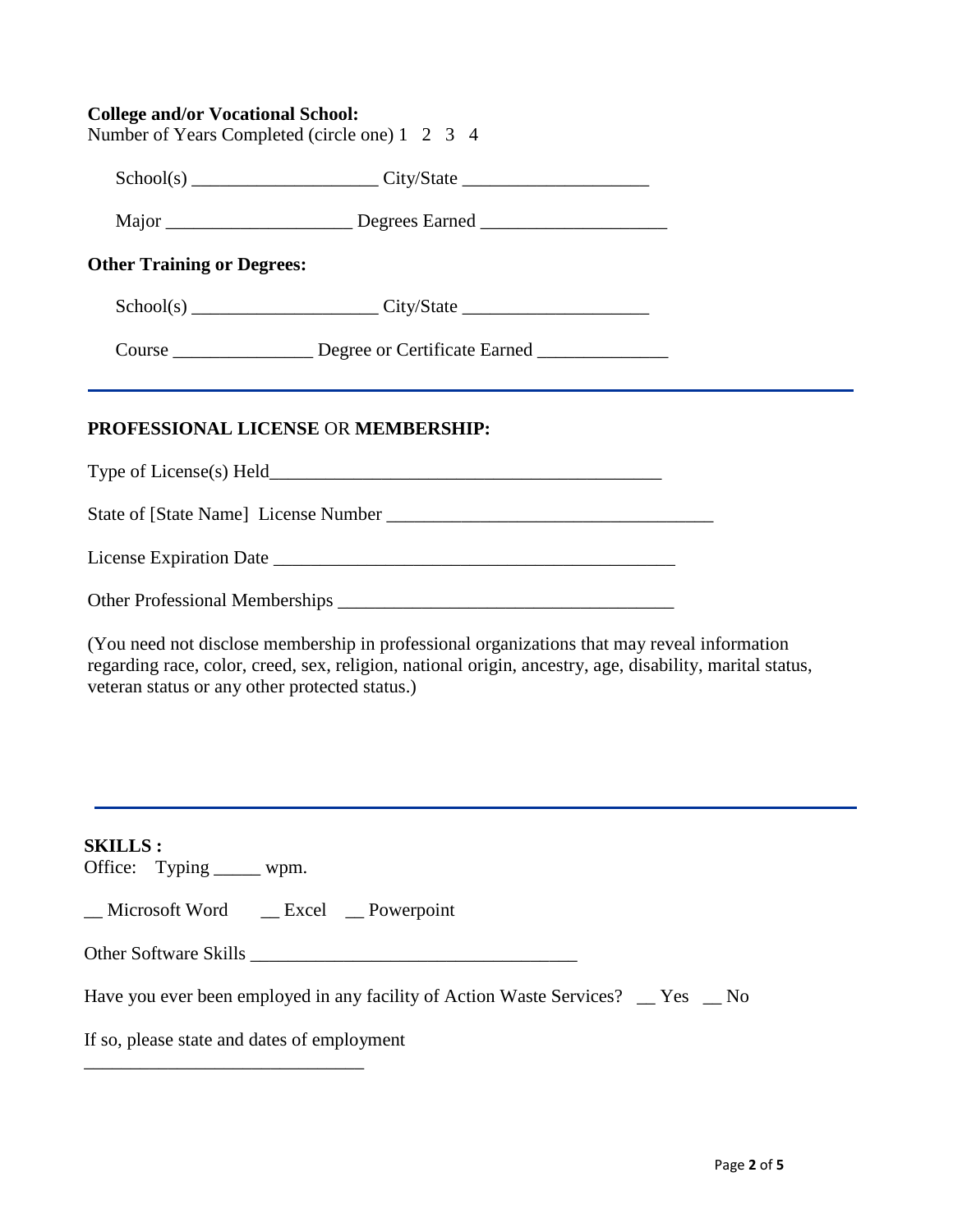# **RECORD OF CONVICTION :**

During the last ten years, have you ever been convicted of a crime other than minor traffic offense?  $Yes$  No

If yes, explain:  $\Box$ 

(A conviction will not necessarily automatically disqualify you for employment. Rather, such factors as age and date of conviction, seriousness and nature of the crime, and rehabilitation will be considered).

**EMPLOYMENT:** List last employer first, including U.S. Military Service.

| May we contact your present employer? _______ Yes ______ No  |                                                                                  |
|--------------------------------------------------------------|----------------------------------------------------------------------------------|
|                                                              | If any employment was under a different name, indicate name ____________________ |
|                                                              |                                                                                  |
|                                                              |                                                                                  |
| Dates of Employment: From _______ To ______<br>Mo/Yr Mo/Yr   |                                                                                  |
|                                                              | Salary ______________ Supervisor ______________________ Department _____________ |
|                                                              |                                                                                  |
|                                                              |                                                                                  |
|                                                              |                                                                                  |
|                                                              |                                                                                  |
|                                                              |                                                                                  |
| Dates of Employment: From ________ To _______<br>Mo/Yr Mo/Yr |                                                                                  |
| Salary Supervisor                                            |                                                                                  |
| Department                                                   |                                                                                  |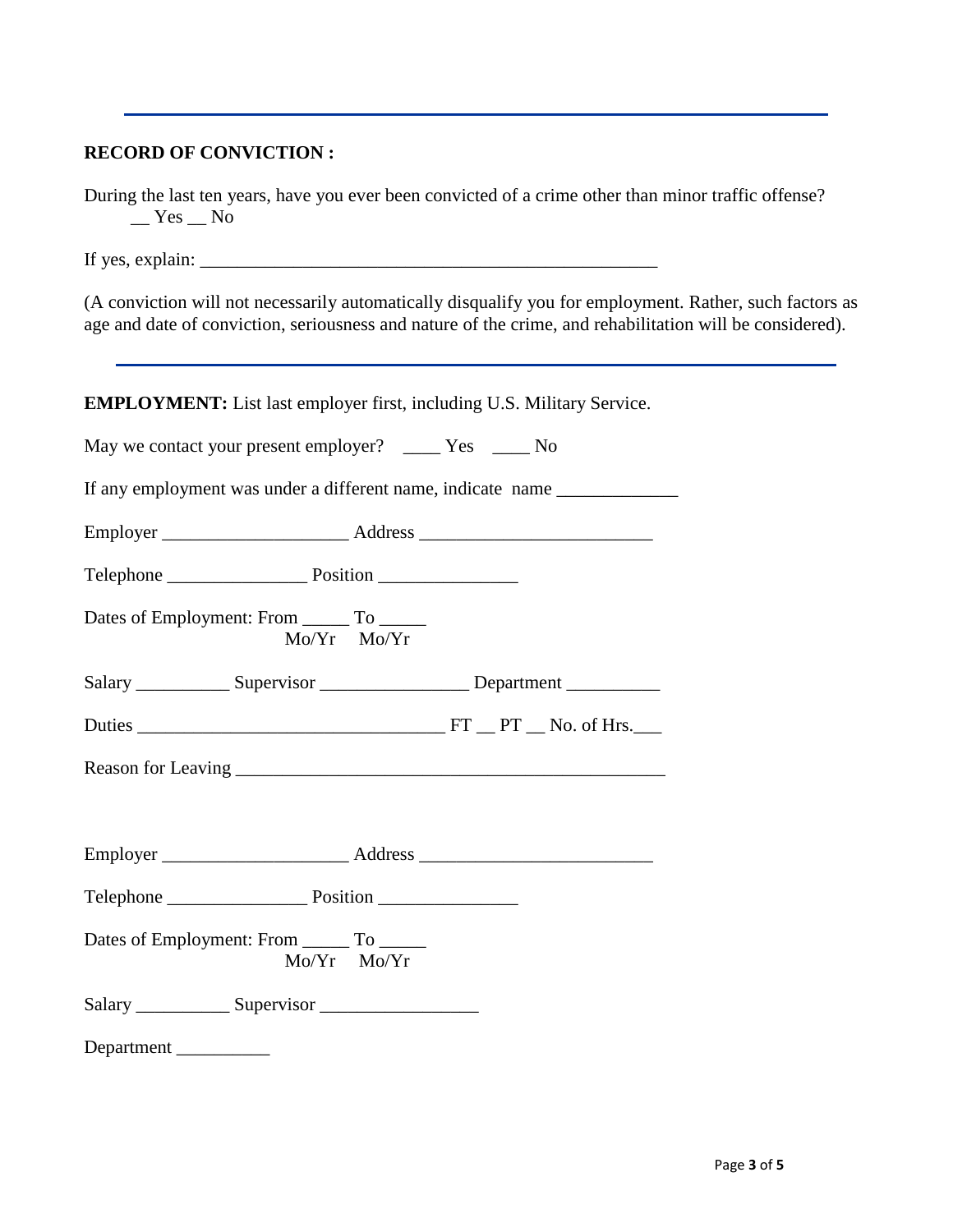| Dates of Employment: From _______ To ______<br>Mo/Yr Mo/Yr                                                                          |  |  |
|-------------------------------------------------------------------------------------------------------------------------------------|--|--|
|                                                                                                                                     |  |  |
| Department                                                                                                                          |  |  |
|                                                                                                                                     |  |  |
|                                                                                                                                     |  |  |
|                                                                                                                                     |  |  |
|                                                                                                                                     |  |  |
|                                                                                                                                     |  |  |
| Dates of Employment: From ________ To _______<br>Mo/Yr Mo/Yr                                                                        |  |  |
|                                                                                                                                     |  |  |
| Department                                                                                                                          |  |  |
|                                                                                                                                     |  |  |
|                                                                                                                                     |  |  |
| If you wish to describe additional work experience, attach the above information for each position on a<br>separate piece of paper. |  |  |
|                                                                                                                                     |  |  |
| Have you ever been discharged or asked to resign from a job? __Yes __No                                                             |  |  |
|                                                                                                                                     |  |  |